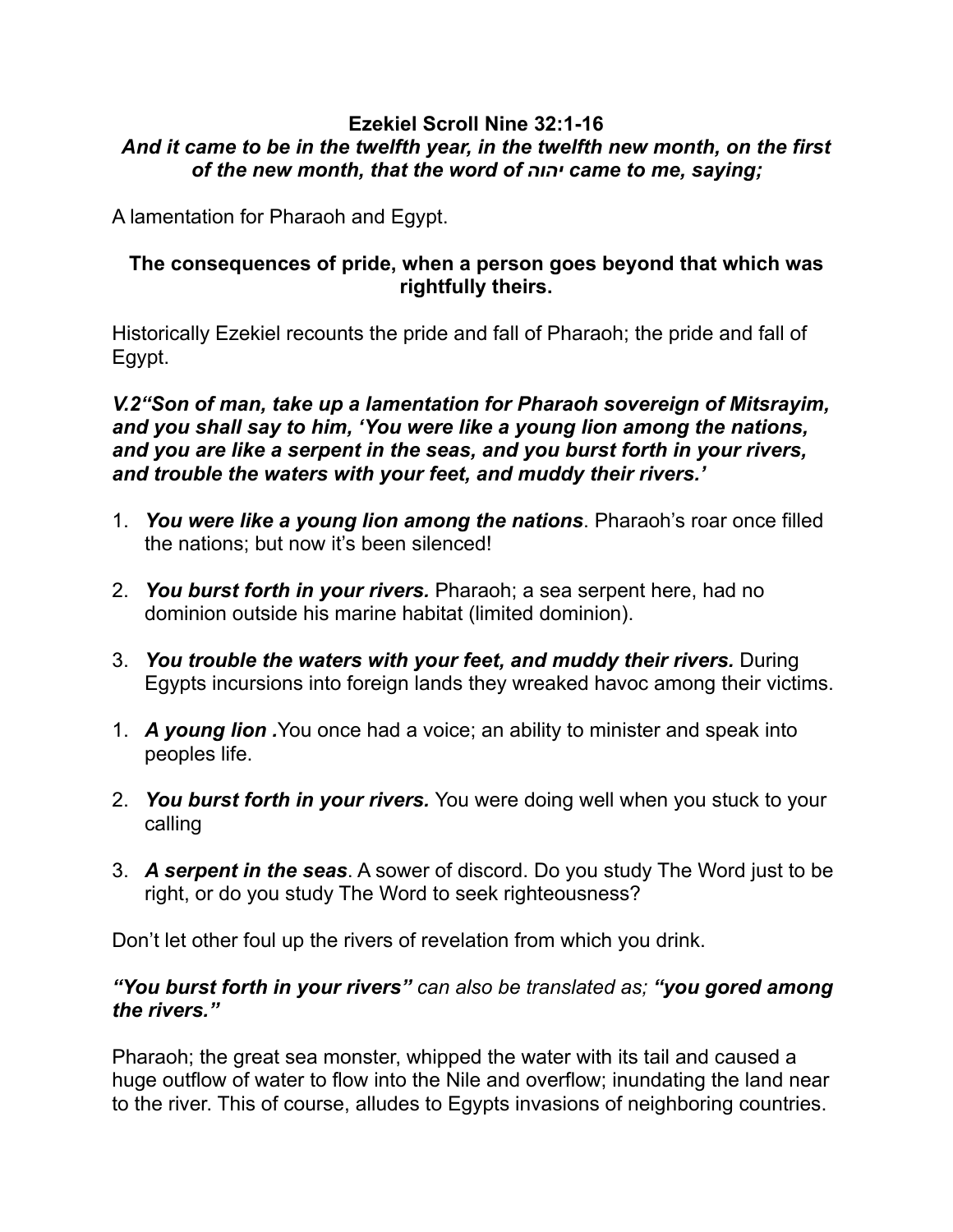### *3 "Thus said the Master יהוה,' And I shall spread My net over you with an assembly of many peoples, and they shall bring you up in My net. 4 And I shall leave you on the land, hurl you out on the open fields,*

You imagined yourself as a young lion among the nations; but I'll treat you as you truly are, a serpent in the seas.

*and make all the birds of the heavens dwell on you. And with you I shall satisfy the beasts of all the earth. 5 And I shall put your flesh on the mountains, and fill the valleys with your height, 6 and water the land with the flow of your blood unto the mountains, and let streams be filled with you.* 

*7 And when I extinguish you, I shall cover the heavens, and make its stars dark. I shall cover the sun with a cloud, and the moon shall not give her light.* 

# *8 All the bright lights of the heavens I shall make dark over you, and I shall bring darkness upon your land,' declares the Master יהוה*

All those heavenly bodies who interceded with יהוה in Egypts behalf.

# *And I shall trouble the hearts of many peoples, when I bring your destruction among the nations, into the lands which you have not known.*

This'll be when the nations see your wounded hurt and crippled remnants, once the news of your destruction and your confederacies downfall (a confederacy of Ishmaelite nations).

Up until now Ezekiel has presented the parable as prophecy and now he explains it!

*10 And I shall make many peoples appalled at you, and their sovereigns shall be greatly afraid of you when I swing My sword before them. And they shall tremble continually, every man for his own life, in the day of your fall.' 11 "For thus said the Master יהוה,' The sword of the sovereign of Baḇel shall come upon you. 12 By the swords of the mighty men, all of them the ruthless ones of the nations, I shall make your host fall. And they shall*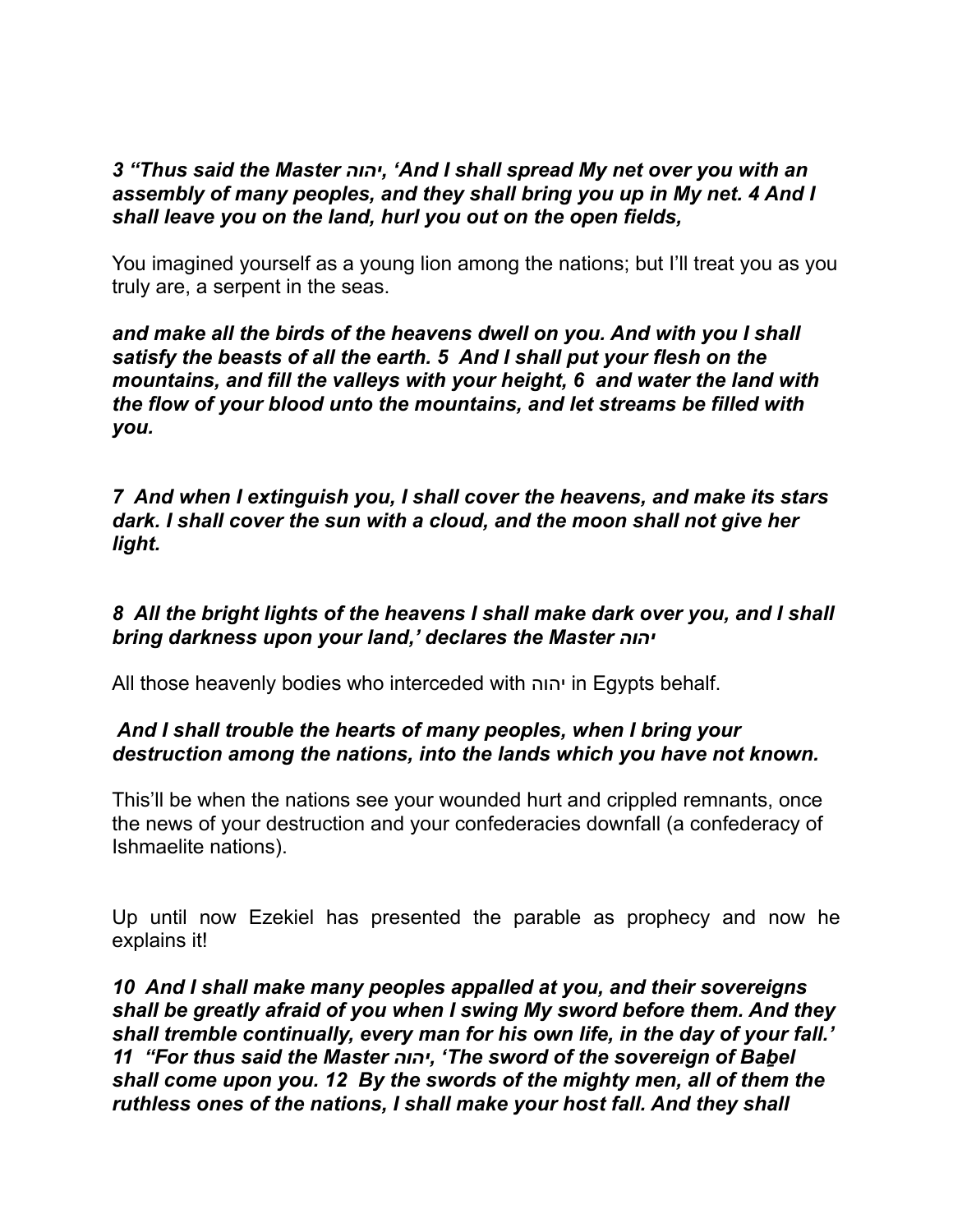#### *ravage the arrogance of Mitsrayim, and all its host shall be destroyed. 13 And I shall destroy all its beasts from beside its great waters, and let the foot of man trouble them no more, nor let the hooves of beasts trouble them.*

*"Nor let the hooves of beasts trouble them:"* 

*Jere 5:12 "If you have run with the footmen, and they have wearied you, then how do you contend with horses? And if in the land of peace, you feel safe, then how do you manage in the Yarděn jungle?* 

### *14 Then I shall make their waters clear, and make their rivers run like oil,' declares the Master 15 .יהוה*

*Now I beseech you, brethren, mark them which cause divisions and offences contrary to the doctrine which ye have learned; and avoid them.* 

*It is impossible but that offenses will come: but woe unto him, through whom they come!* 

# *When I lay the land of Mitsrayim waste, and the land shall be stripped of all that once filled it, when I have stricken all who dwell in it, then they shall know that I am*

Egypts once vibrant waterways will become quiet and unused….

Egypt will become so weakened by Nebuchadnezzars victory that she would never again venture outside her borders.

### *16 .יהוה This is the lamentation, and they shall lament her, the daughters of the nations lament her. Over Mitsrayim and over all her crowd they shall lament her,' declares the Master יהוה."*

Sometimes you and I have to wait for the waters of contention to quiet and step back and allow the mud to settle to the bottom before we can begin to lead even more people into the prophectic streams of water.

# **V.16 finishes with the laments of Egypt, the 3 laments referring to the 3 defeats of Egypt:**